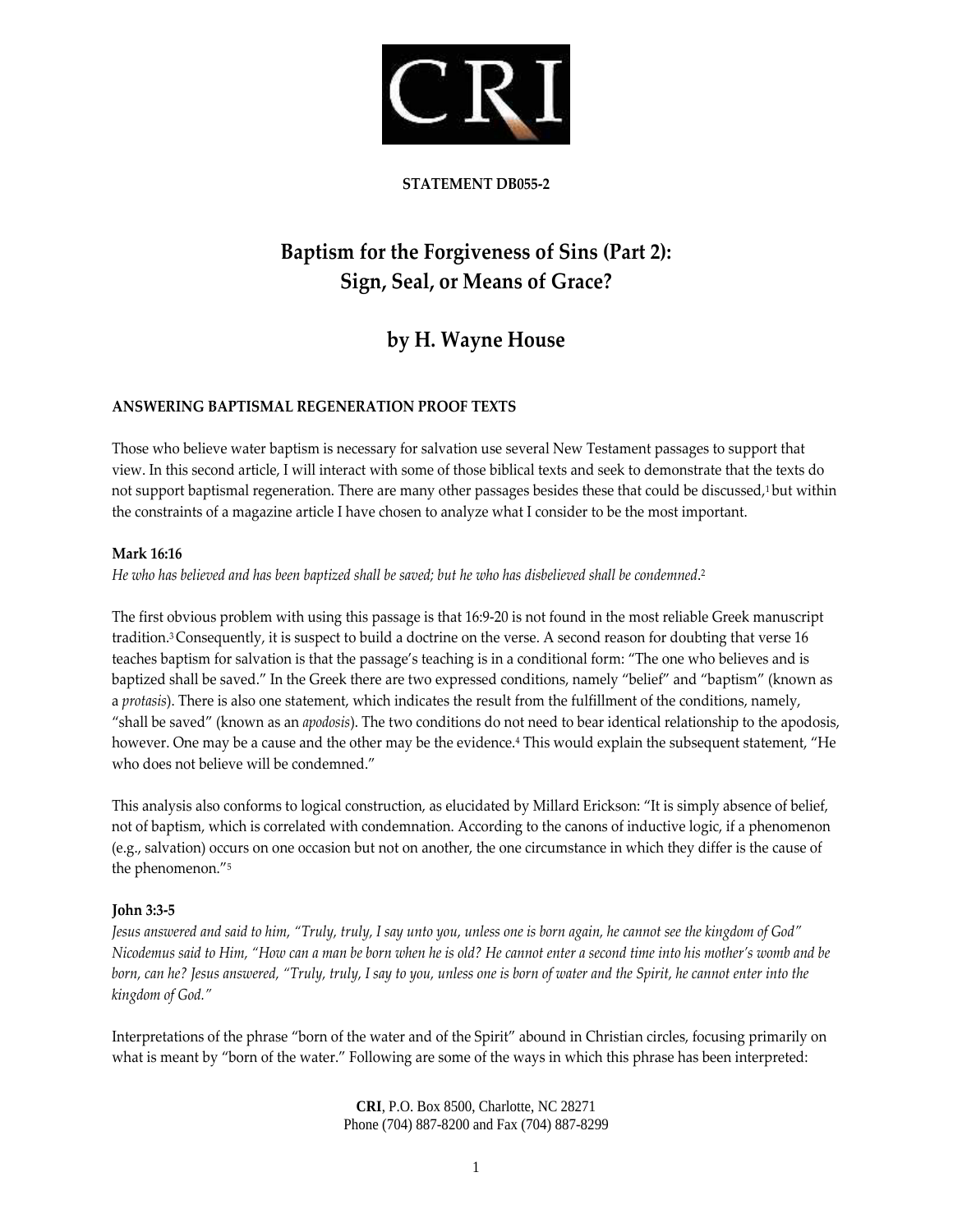- 1. Christian water baptism.
- 2. Synonym for the Holy Spirit (born of water, even the Spirit).
- 3. The Word of God.
- 4. Physical birth.
- 5. John's baptism.
- 6. A symbol, along with "wind," for the work of God from above.

Those who advocate baptismal regeneration favor view 1, but the passage is open to several other legitimate understandings. Views 1, 2, and 3 depend on later New Testament teaching being read back into the passage, lessening the likelihood of their correctness. Some might believe interpretation 4 is the proper one, since Nicodemus brought up the issue of physical birth (3:4), and because of Jesus retort (3:6), but this view is not likely since this would fail to advance the argument of the passage and render Jesus' subsequent words as trivial.<sup>6</sup> Position 5 has merit since it is found within the historical context of familiarity with the baptism of John and previous references to the coming spiritual baptism by the Messiah (e.g., John 1:33). In this case, Jesus would be saying the Pharisees should accept John's message of repentance and baptism to prepare for the Messiah, who would then give the Holy Spirit.

Position 6, however, may be the best choice in view of the context.7 Jesus tells Nicodemus that he, being a teacher of Israel, should be able to recognize the fulfillment of biblical truth (3:10). Nicodemus acknowledges Jesus as a teacher sent from God (3:2), but Jesus wanted Nicodemus to recognize Him as the Son of God (3:15‐16). He adds that Nicodemus must be born from above.8 Nicodemus ponders an earthly birth while Christ leads him to a heavenly understanding. Jesus then contrasts the birth to which the teacher of Israel speaks to a birth that comes from God.

In order to teach this teacher, Jesus moves to imagery with which Nicodemus should have been familiar, that of water and wind (not the Spirit), elements of this earth. Though Christians have become accustomed to pairing "water and Spirit," as Zane Hodges says, "it is hardly the most natural semantic association for these two words. Rather, the association of 'water and wind' as elements in the physical world is one that is both readily and frequently made."9

These figures were used in the Old Testament to speak of spiritual renewal and should have been familiar to Nicodemus. The Jews were quite familiar with, and desirous for, the refreshment of the waters *from heaven* and the winds that blow *in heaven*, necessary for human life.10 The Old Testament prophets used such physical elements to speak of spiritual nourishment from above. Jesus then chides Nicodemus for his failure to comprehend His words and leads him to understand that he should embrace the Son of God as the One who came down from heaven.

In His teaching to Nicodemus, Christ picks up two renewal themes in the Old Testament: the "water" of Isaiah 44:3 and the "wind" of Ezekiel 37:9‐10. Moreover, Nicodemus should have compared this imagery with the riddle given in Proverbs 30:4: "Who has ascended into heaven, or descended? Who has gathered the wind in His fists? Who has bound the waters in a garment? Who has established all the ends of the earth? What is His name, and what is His Son's name, If you know?" (NKJV). Nicodemus, being a teacher of Israel, should have known that God gives spiritual renewal (from above) and that God's Son, who was standing before him, brought this spiritual birth. For this reason Christ continued in His discourse with Nicodemus to interpret the riddle of Proverbs 30:4: "No one has ascended to heaven but He who came down from heaven, that is, the Son of Man who is in heaven. And as Moses lifted up the serpent in the wilderness, even so must the Son of Man [a title understood for deity in Judaism, cf. Dan. 7:13, 14; Mark 14:61‐64] be lifted up, that whoever believes in Him should not perish but have eternal life."

# **Acts 2:38‐39**

And Peter said to them, "Repent, and let each of you be baptized in the name of Jesus Christ for the forgiveness of your sins; and you shall receive the gift of the Holy Spirit. For the promise is for you and your children, and for all who are far off, as many as *the Lord our God shall call to Himself."*

**CRI**, P.O. Box 8500, Charlotte, NC 28271 Phone (704) 887-8200 and Fax (704) 887-8299 Acts 2:38 appears to indicate that baptism has as its purpose the forgiveness of sins. Note the various translations: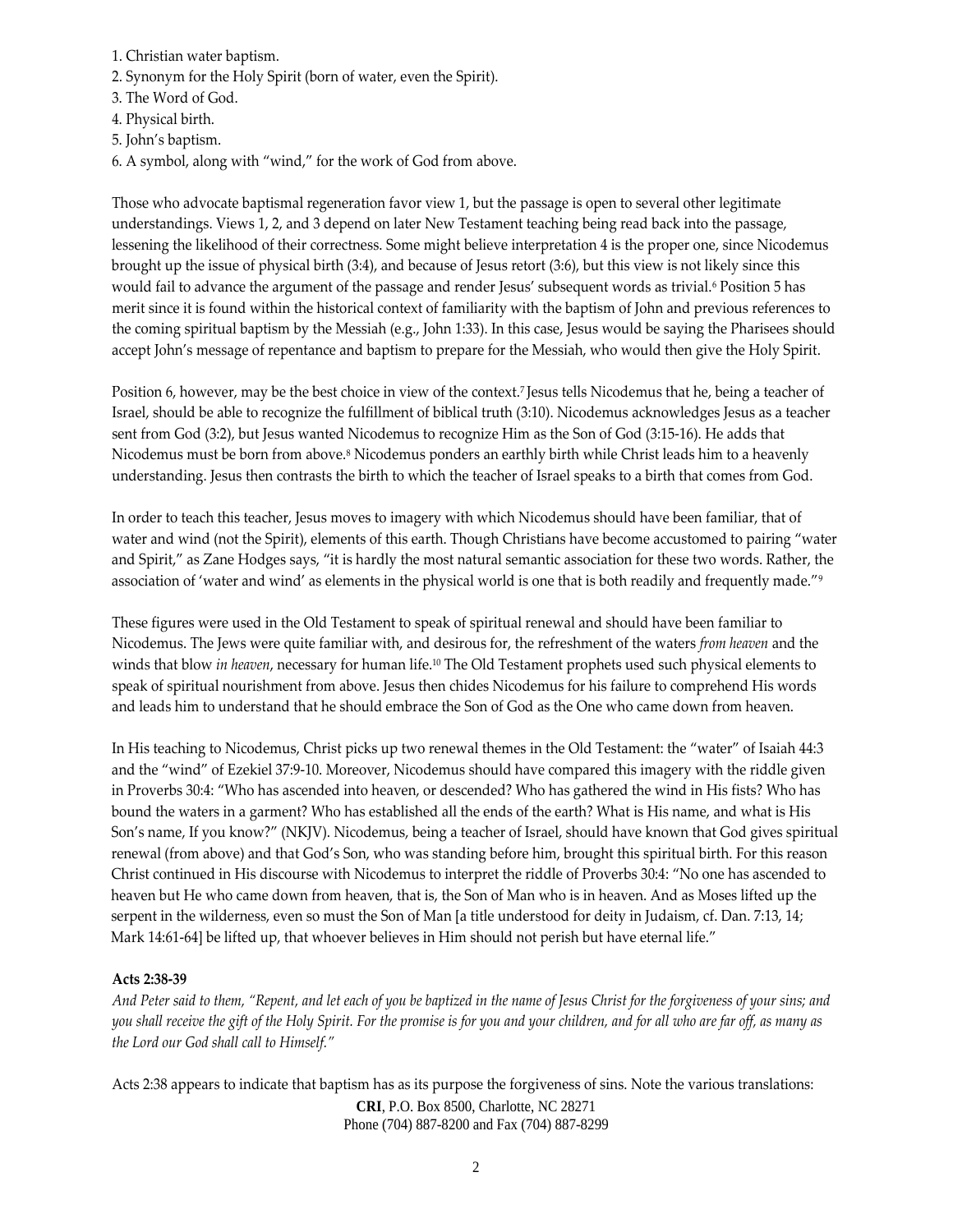- "so that your sins will be forgiven" (TEV).
- "so that your sins may be forgiven' (NRSV).
- "for the remission of sins" (KJV, NKJV).
- "for the forgiveness of your sins" (NAB, NASB, NJB, RSV, NIV).

These translations would seem to teach that baptism brings about forgiveness of sins.

In reality, there are several alternatives available to the translations offered above. The issue is one of Greek grammar and word meaning; namely, how the Greek words for *repentance* and *baptism* relate to the phrase "for the forgiveness of sins" and what the meaning of the preposition "for" (*eis*) is within the verse.

A view offered by several New Testament Greek grammarians is that Acts 2:38 does not teach that baptism brings forgiveness because the Greek word *eis* should be translated "because of" rather than "for the purpose of." J. R. Mantey argued that *eis* could be used to express cause in various passages in the New Testament, among them Matthew 3:11 and Acts 2:38. Mantey believed, as do many others, that salvation by grace would be violated if a causal *eis* was not true in Acts 2:38.11

Premier Greek grammarian A. T. Robertson also argued that *eis* in 2:38 should be understood as "because of," similar to its reasonable usage in Matthew 12:41: "They repented because of [*eis*] the preaching of Jonah."12 Kenneth Wuest contended the same, but mentioned a comment by Josephus that "John baptized people only after they had repented (*Antiquities of the Jews*, book 18, chapter 5, section 2).13 Interestingly, Robertson concluded his analysis by saying that one "will decide the use here according as he believes that baptism is essential to the remission of sins or not."14

Yet, this suggestion for *eis* to be understood as "because of" brings more problems than it solves for nonsacramentarians, since repentance then would also be "because of the forgiveness of sins," and not only baptism. Such a measure to correct the interpretation of baptismal regeneration is unacceptable because it flies in the face of Lucan theology where repentance, rather than baptism, brings forgiveness of sins (Luke 13:3; 24:47; Acts 3:19ff; 5:28‐ 32; 11:18; 17:30; 20:21; 26:20).15

One alternative is to repunctuate the passage to read "Repent, and let each one of you be baptized in the name of Jesus Christ, for the remission of sins," or "Repent for the remission of sins, and let each one of you be baptized in the name of Jesus Christ." If this were the correct understanding, the *eis* is subordinate to "repent" alone and not to "be baptized."16What favors this interpretation is that "repent" here is a second person plural verb, which would be in proper accord with "remission of your sins," while "let each...be baptized" is a third person singular verb.<sup>17</sup> The text would read literally, "*You* [command] repent...for the remission of *your* sins."

A second alternative is that baptism incorporates both a spiritual reality and a physical symbol. Daniel Wallace has suggested that this may be seen in the account of the conversion of Cornelius and his family in Acts 10‐11. They were not refused baptism because they had received the Spirit. In other words, since they had the internal testimony through spiritual baptism, they also should have the public testimony through water baptism.<sup>18</sup>

Repentance and faith are opposite sides of the "coin" of conversion and are the internal workings of the Holy Spirit in the heart of the person who comes to God. In this writer's opinion, Acts 2:38 teaches that one should believe in Jesus Christ unto forgiveness of sins and seal that confession of the heart with the outward confession of baptism.

The incident at Cornelius's house poses serious problems for baptismal regeneration. Acts 10:44 reveals that on hearing the gospel preached by Peter, the house of Cornelius received the Holy Spirit (cf. Matt. 3:11; Acts 2:39). Reception of the Spirit showed Peter that God had already worked inwardly in the house of Cornelius, demonstrating the legitimacy of baptism for these newly regenerated believers. Interestingly, the issue is *faith* and *not*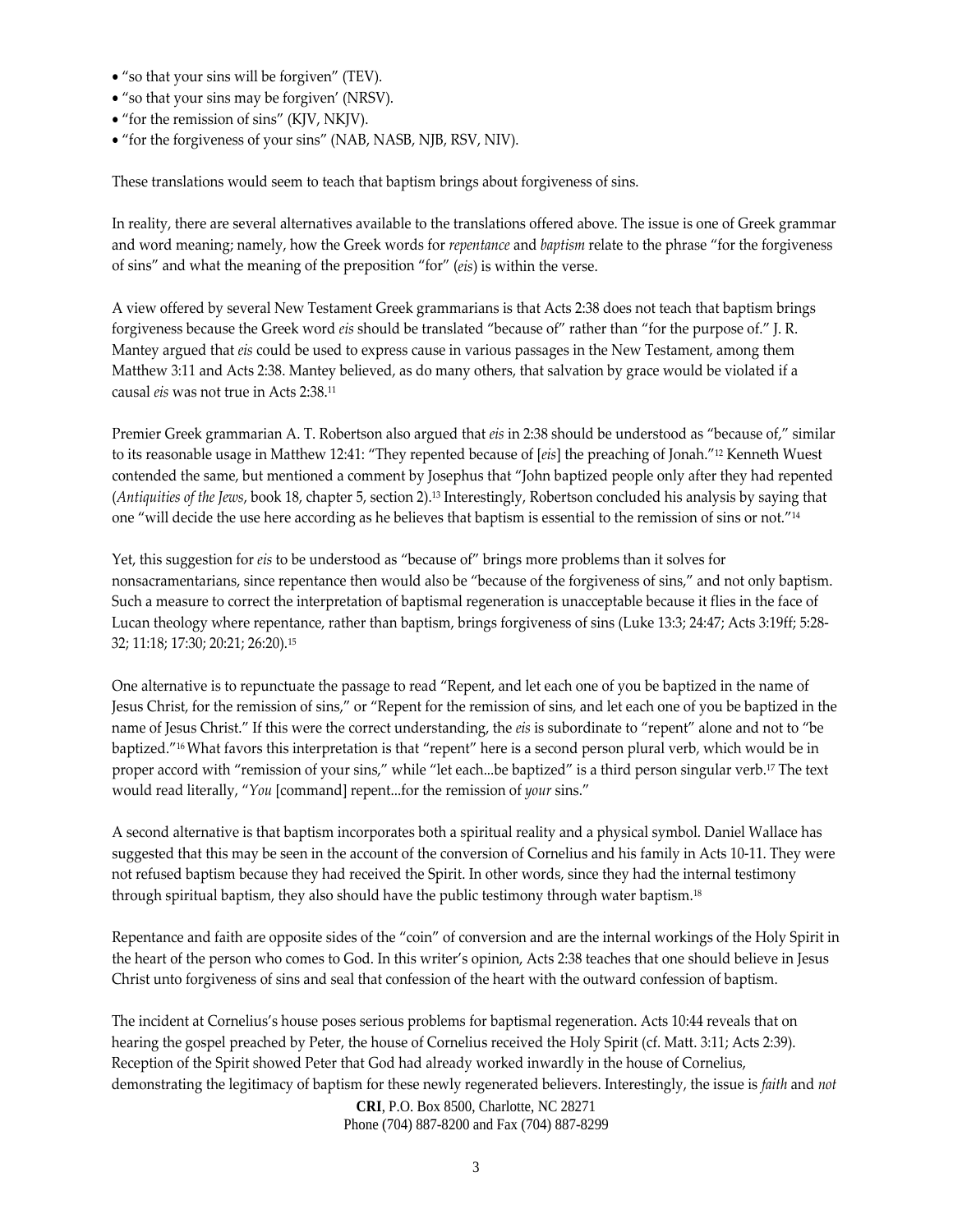baptism when Peter recounted the event to the apostles and elders at Jerusalem; he did not even mention water baptism (Acts 11:15‐18).19 This passage is in agreement with another text in Acts (16:30‐31), where a Philippian jailer asks what he must do to be saved. Paul told him to believe in Christ and he would be saved. Only later (after the jailer washed Paul's and Silas's wounds) did Paul baptize him.

#### **Acts 22:16**

And now why do you delay? Arise, and be baptized, and wash away your sins, calling on His name.

Some have read Acts 22:16 as though it said, "Arise, and wash away your sins by being baptized and call on the name of the Lord." This English rendering of the text would lead one to think that the verse has two conjunctions (*kai* in Greek) rather than one. This is, however, quite different from the actual Greek syntax. In reality, there are two distinct ideas being stated in the verse, the text having two separate clauses, each with an imperatival verb and its modifying participle. A more literal translation is, "After you arise be baptized $20$  and wash away your sins, calling on the name of the Lord." The calling on the name of the Lord would be a confession of Christ similar to those found in Joel 2:32, Acts 2:21, and Romans 10:13. The baptismal act would be a visual statement that one is "calling on the name of the Lord" and becoming a Christian, similar to how "altar calls" function today (see below).

#### **Romans 6:3‐4; Galatians 3:26‐27; 1 Corinthians 12:13; Colossians 2:11‐12**

These biblical texts speak of baptism into Christ or into His body. They are often taken as teaching that baptism is a necessary component to being in Christ. They do not teach that salvation comes through baptism, but they convey an important symbolism of what happens in baptism. It is the public statement that the individual makes of identification with Jesus Christ, an outward expression of what has occurred inwardly through the operation of the Holy Spirit. For example, the reference in 1 Corinthians 12:13 speaks not only of being baptized in the Spirit but also of drinking into the Spirit. Both of these symbolically refer to the individual's participation in the life of God. When a person is baptized, he or she comes into unity with all other believers in Jesus Christ. This unity transcends social distinctions.

# **Titus 3:5**

He saved us, not on the basis of deeds which we have done in righteousness, but according to His mercy by the washing of *regeneration and renewing by the Holy Spirit.*

In the context of Titus 3, the "washing of regeneration" does not need to be viewed as speaking of baptism. Instead, it uses a common word for the cleansing process to express a spiritual reality. This is similar to how water is used in Ezekiel 3 6:25‐27. The joining of water and the work of the Spirit found in the Ezekiel passage leads to another possibility on the construction of the phrase, "washing of regeneration and renewing of the Holy Spirit." It may be understood in an appositional way with the conjunction "and" (*kai*) being translated as "even." This verse would then be translated, "washing of regeneration, even the renewing of the Holy Spirit."

#### **1 Peter 3:19‐21**

...He went and made proclamation to the spirits now in prison, who once were disobedient, when the patience of God kept waiting in the days of Noah, during the construction of the ark, in which a few, that is eight persons, were brought safely through the water. And corresponding to that, baptism now saves you  $-$  not the removal of dirt from the flesh, but an appeal to God for a *good conscience* — *through the resurrection of Jesus Christ.*

Some have viewed 1 Peter as a baptismal tract, lending support to a high view of baptism in the salvation event. David Hill, however, countered this perspective by simply observing that "baptism" occurs only once in the letter and virtually in a parenthetical way  $(3:21)^{21}$  In reality, Peter's letter addressed the suffering of believers (1 Pet. 1:6-7; 3:13‐18; 5:10). A Christian's suffering and his or her baptism were linked because in accepting baptism, he or she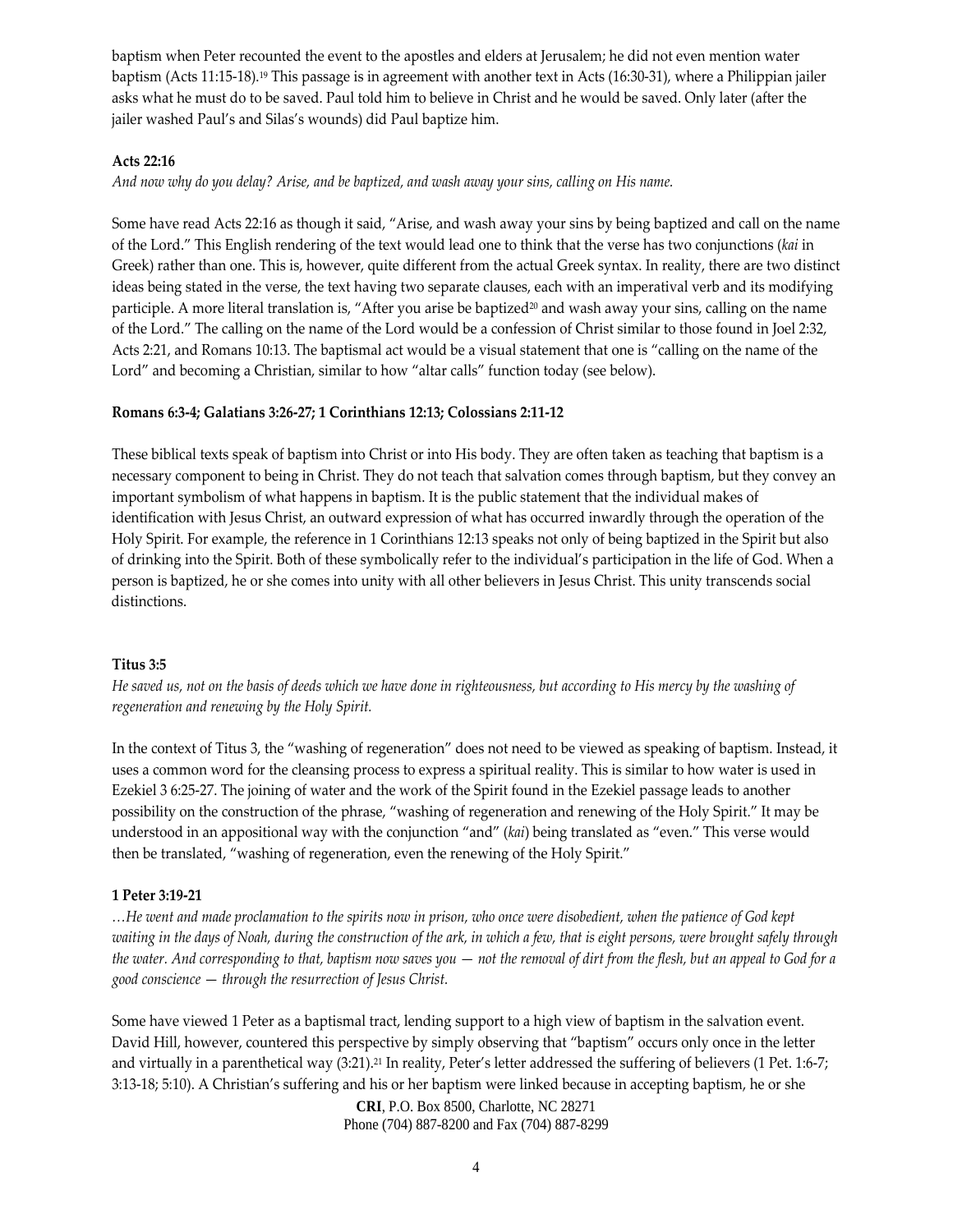affirmed willingness to share in the known experience of baptized persons, who were commonly treated with suspicion and hostility.<sup>22</sup>

The wording of 3:21 may seem to support baptismal regeneration, but a careful look at the parallels by Peter, and the Greek syntax, reveals that his typological comparison points in another direction. The Greek language, unlike English, has what is known as concord, in which a modifying word will agree in gender and number with its antecedent. The first word in this verse is the neuter pronoun translated "which," referring back to "water," a neuter noun, not to "ark," which is a feminine noun. Wuest translates it, "which (water) as a counterpart now saves you, (namely) baptism."23 Thus, the water of Noah's day is a type of the water of baptism. Note the New Jerusalem Bible: "It is the baptism corresponding to this water which saves you now  $-$  not the washing off of physical dirt but the pledge of a good conscience given to God through the resurrection of Jesus Christ." The ark would more accurately refer to salvation, since the ark delivered Noah and his family as it was lifted by the flood waters, but "[Peter] was centering upon the issue of water in order to use baptism as an analogy to Noah's deliverance through the suffering and judgment of his day."24

The apostle Peter continued in this vein by stressing that baptism saves not through the removal of dirt but rather as an appeal to a good conscience before God, or, as Bo Reicke translates, "a pledge of good will to God."25 David Hill expresses the sense of the Greek word *eperoteime* as meaning "a response or assent to a covenant obligation, an agreement to maintain righteousness, through obedience, in the future. . .The characterization of baptism in 3:21 would then be as follows: not so much the abandonment of the moral failures of the pre‐Christian life as a firm response to God, a commitment to maintain before the world an upright life of which one need not be ashamed."26 In other words, Peter is not teaching that baptism confers forgiveness of sins ("removal of dirt") but rather it is the initiation of a life of obedience that demonstrates true conversion and salvation.

# **BIBLICAL TEACHING ON BAPTISM AND SALVATION**

We have seen that the prooftexts used for baptismal regeneration do not require that interpretation. Let us now examine the meaning and importance of baptism in the New Testament, first by looking at the historical background to baptism, next by comparing the baptism of John and Jesus, and last by setting forth the meaning of baptism in the primitive church of the first century.

#### **Background of New Testament Baptism**

Scholars are unsure of the exact origin of baptism. Undeniably some form of immersion was required of proselytes to Judaism.27Moreover, some have viewed Qumran as a possible site for John the Baptist to have acquired his baptismal practice. His call to baptism included a call for religious purity and repentance as well as a concern with the eschaton (last days), not to mention his geographical proximity to Qumran. Despite the similarities, there are important differences.

In Jewish proselyte baptism the candidate dipped himself into the water, whereas in the examples of John's baptism (and subsequently, Christian) the verb is almost invariably passive, indicating an act performed on the candidate. This may be the reason why John received the name "the baptizer."<sup>28</sup> Moreover, baptism in Judaism was of secondary importance, while in John's baptism the emphasis is on the redemptive work of the Messiah and how the convert relates to Him.29A second distinction is that at Qumran the washings were regularly repeated, making them unlike John's and Christian baptism, which was received but once, though the first ceremony of purification at Qumran did admit one into the community.30

There is no certainty, then, that baptism, as seen in the New Testament, came from Qumran or larger Judaism since the earliest references to proselyte baptism within Judaism belong to the latter half of the first century<sup>31</sup> and are not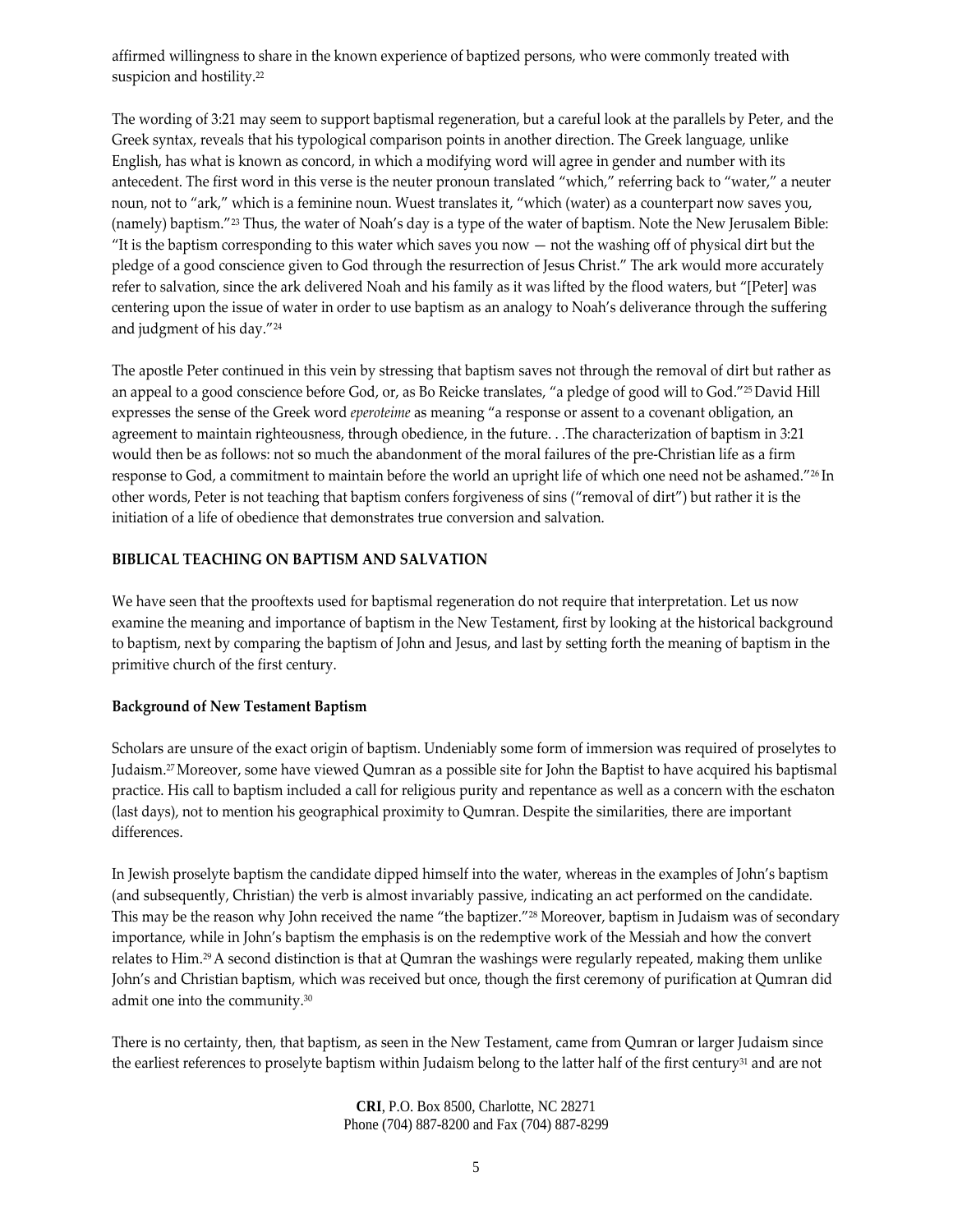well-defined. It might be safer to say that Judaism and Christianity borrowed from the same source, the Levitical cleansings of the Old Testament.32

# **Comparison of John's and Christian Baptism**

John's baptism and Christian baptism have much in common. In fact, Jesus' baptism may be viewed as a complement and fulfillment of John the Baptist's work. John declared to the crowds that he baptized in water, but the Messiah to come would baptize the people in the Holy Spirit and in fire (Mart. 3:11), which was fulfilled in Acts 2:1-4 and Acts 10:44‐48 (cf. Acts 1:5 and 11:16).

Second, John's baptism and Christian baptism are similar because they are both baptisms of repentance. John demanded that baptism be accompanied by sincere repentance, which it represented (Matt. 3:7‐9). The people *were confessing* their sins *as* they were being baptized (Matt 3:6).

Last, John's baptism and Christian baptism both focus on the Messiah. John's pointed to the Messiah, who was to come, whereas Christian baptism points back to the Messiah, who did come.

#### **The Meaning of Christian Baptism in the Primitive Church**

Baptism was an integral part of the overall experience of becoming a Christian in the earliest periods of the church. It was associated with being united with Christ (Rom. 6:4‐5) and putting on Christ (Gal. 3:27). Even the forgiveness of sins is connected to baptism because it serves as the external statement of that internal event. It is even likely that baptism served analogously in becoming a member of the New Covenant community as a counterpart to the Old Testament practice of circumcision (Col. 2:11‐12). The term "baptism" seemed to be used as a short form for the gospel, in which faith and repentance were expected (Matt. 28:19). At the least, it was not ancillary to the gospel, but a very real part of it. There is little question that baptism was *not optional* for one who named the name of Jesus Christ, and it was virtually the first thing a Christian did after responding in faith to the gospel (Acts 2:38; 8:34‐38; 10:45‐48; 16:31‐34).

With all its importance, however, baptism was never absolutely necessary for a person to become justified before God. The New Testament insists only on the internal work of repentance/faith (e.g. John 3:15, 36; 5:24; Acts 2:21; 10:43; 15:9), this requisite given in the New Testament at least 60 times with no mention of baptism.33

Let us now put baptism into perspective for today's church. Baptism is a necessary initiation rite for Christians today as much as it was in the first century; the biblical text never says it will lose its importance over time. Baptism is much like circumcision, which never saved anyone in the Old Testament times; nonetheless, it was not optional for one who wanted to be a part of the covenant with Abraham and a part of the Israelite community.

Baptism is not a requirement for salvation. Rather, it is to faith what words are to ideas. One may have an idea without putting it into words, but it conveys no external reality for anyone else. One may also have faith without baptism, but this has no significance outside oneself. Sometimes an evangelical preacher may give an "altar call" for people to come to the front of the church or pulpit if they truly repent in their hearts and believe in the gospel.34 This is seen as a public statement of that internal belief. This is unfortunate because in the early church the person was called to be baptized as a public statement of that faith. We have substituted the altar call (of recent origin) for Christian baptism. It was in baptism that repentance and faith in Christ were proclaimed, without which there was no divinely recognized *first Christian act*. To the early Christian there simply was no alternative to baptism and there was no such thing as an unbaptized Christian. To reject baptism was to reject Christ and initiation into His church.

#### **NOTES**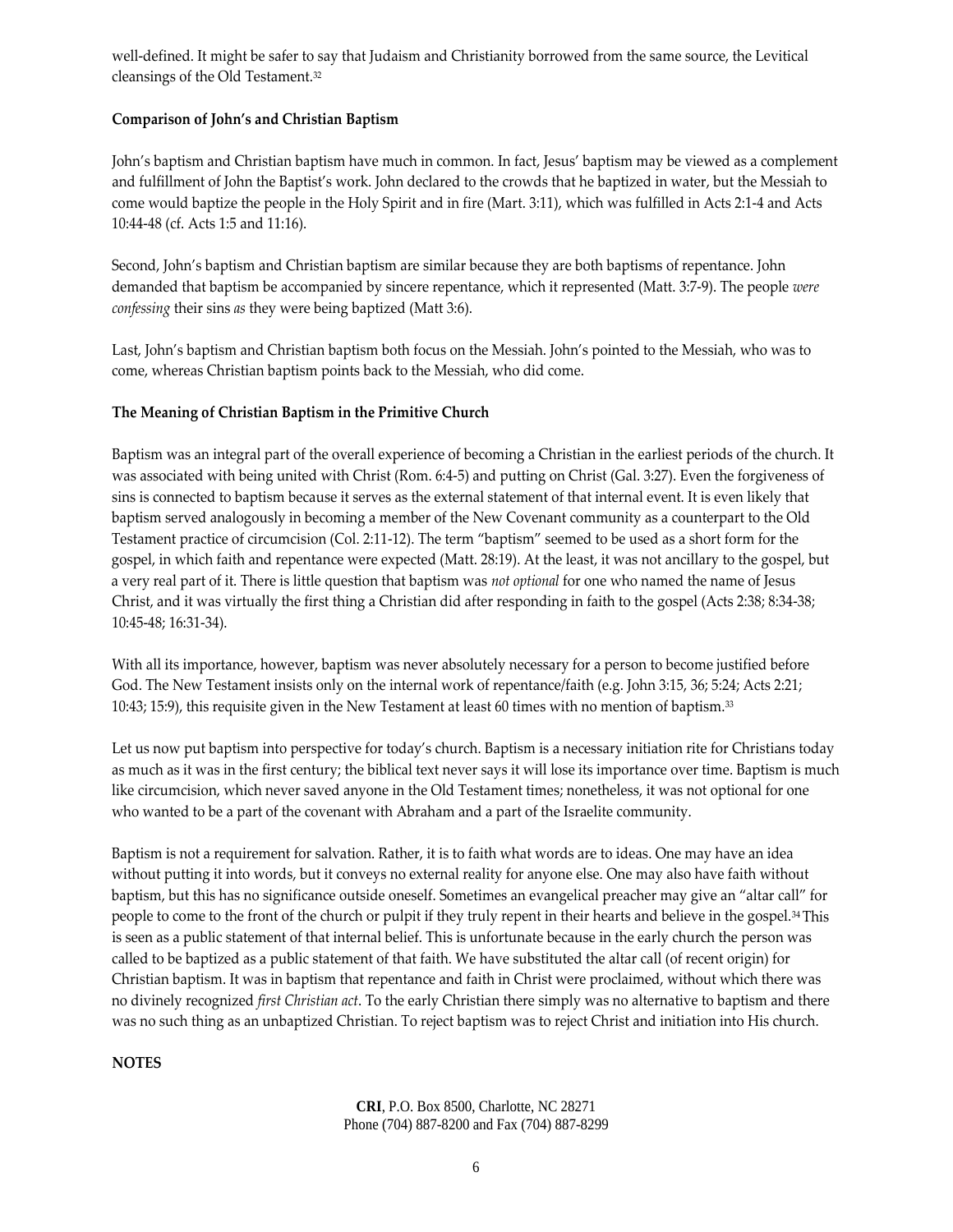1 For example, Matthew 28:19; Luke 7:30; John 19:34; Acts 8:35‐38; Ephesians 4:5; Hebrews 10:22.

2 Bible quotations are from the New American Standard Bible except where otherwise indicated.

3 See the textual apparatus of *The Greek New Testament,* 2d ed., Kurt Aland, et al. (New York: United Bible Societies, 1966, 1968), 196‐98.

4 Daniel B. Wallace, *Greek Grammar Beyond the Basics* (Grand Rapids: Zondervan, 1996), 688.

5 Millard Erickson, *Christian Theology* (Grand Rapids: Baker, 1985), 1998.

6 Zane Hodges rightly comments that the expression would have been comprehensible but not much to the point, and even vapid. It would be like saying that a person must be born once before he or she can be born twice.

Advocates of the view fail to explain why such a trivial idea would be included. This interpretation can be described as purely verbalistic and accounts only for the occurrence of the words, not for the choice of the words nor why they are used in the setting of John 3. (Zane C. Hodges, "Problem Passages in the Gospel of John, Part 3: Water and Spirit — John 3:5," *Bibliotheca Sacra* 135 [July 1978] 212‐13.)

7 See my discussions in Earl Radmacher, Ronald B. Allen, H. Wayne House, ed,. *Nelson's New Illustrated Bible Commentary* (Nashville: Thomas Nelson, 1999), 1319.

8 The Greek word *anothen* has been translated as "again" (KJV, NKJV, NASB, NIV, TEV), "anew" (RSV Darby), and "above" (NJB, NRSV, Young's, NAB).

9 Hodges, 216.The Greek word *pneuma* maybe translated "wind" or "spirit."

10 Ibid.

11 Wallace, 369‐70.

12 Archibald Thomas Robertson, *Word Pictures in the New Testament*, vol. 3, *The Acts of the Apostles* (Nashville: Broadman Press, 1930), 35‐36.

13 Kenneth S. Wuest, "The Practical Use of the Greek New Testament: Prepositions and Synonyms in Greek Exposition, Part III," *Bibliotheca Sacra* 117 (July 1960): 236.

14 Robertson, 36.

15 Gregory A. Boyd observes that since the same phrase "for [*eis*] the forgiveness of sins" occurs in John the Baptist's and

Jesus' baptism, if baptism literally forgave sins, why would John's disciples need to be rebaptized (Acts 19:4‐6)? (*Oneness Pentecostals and the Trinity* [Grand Rapids: Baker, 1992], 137.)

16 Though this would be different from the word order in the Greek, the Greek language does not depend nearly so much on the order of words as does English in order to make sense.

17 Wallace acknowledges this option but continues that "its subtlety and awkwardness are against it." (Wallace, 370.) On the other hand, McIntyre, in his study of this construction of the New Testament believes it fits well syntactically. (Luther B. McIntyre, Jr., "Baptism and Forgiveness in Acts 2:38," *Bibliotheca Sacra* [January 1996]: 53‐62.) 18 Wallace, 370‐71.

19 B. J. Oropeza, "Baptism: Is It Necessary for Salvation?' (unpublished paper), 8.

20 The Greek is difficult to express in fluid English but could be rendered, "Rise, have yourself baptized and allow your sins to be washed away by calling on the name of the Lord." See Wallace (426) for a technical explanation.

21 David Hill, "On Suffering and Baptism in 1 Peter," *Novum Testamentum* 18 (1976): 181‐89, quoted in Richard E.

Averbeck, "The Focus of Baptism in the New Testament," *Grace Theological Journal* 2 (Fall 1981): 298. 22 Hill, 184‐85, quoted in Averbeck, 299.

23 Kenneth S. Wuese, *First Peter* (Grand Rapids: Eerdmans, 1942), 108‐9, quoted in Averbeck, 299.

24 Averbeck, 299.

25 Bo Reirke, *The Epistles of James, Peter, and John* (Garden City, NJ: Doubleday, 1964), 106, quoted from Averbeck, 300. 26 David Hill, 188‐89, quoted in Averberk, 300.

27 Merrill C. Tenney, "Baptism and the Lord's Supper," *Basic Christian Doctrines*, ed. Carl F. H. Henry (New York: Holt, Rinehart and Winston, 1962), 256.

28 Averbeck, 281.

29 G. R. Beasley‐Murray, "Baptism, Wash," *New Testament Theology*, vol. I: A‐F, Colin Brown, gen. ed., trans. from *Theologioches Begriffslexikon zum neuen Testament*, ed. Lothar Coenen, Erich Beyreuther, and Hans Bietenhard (Grand Rapids: Zondervan, 1971), 145.